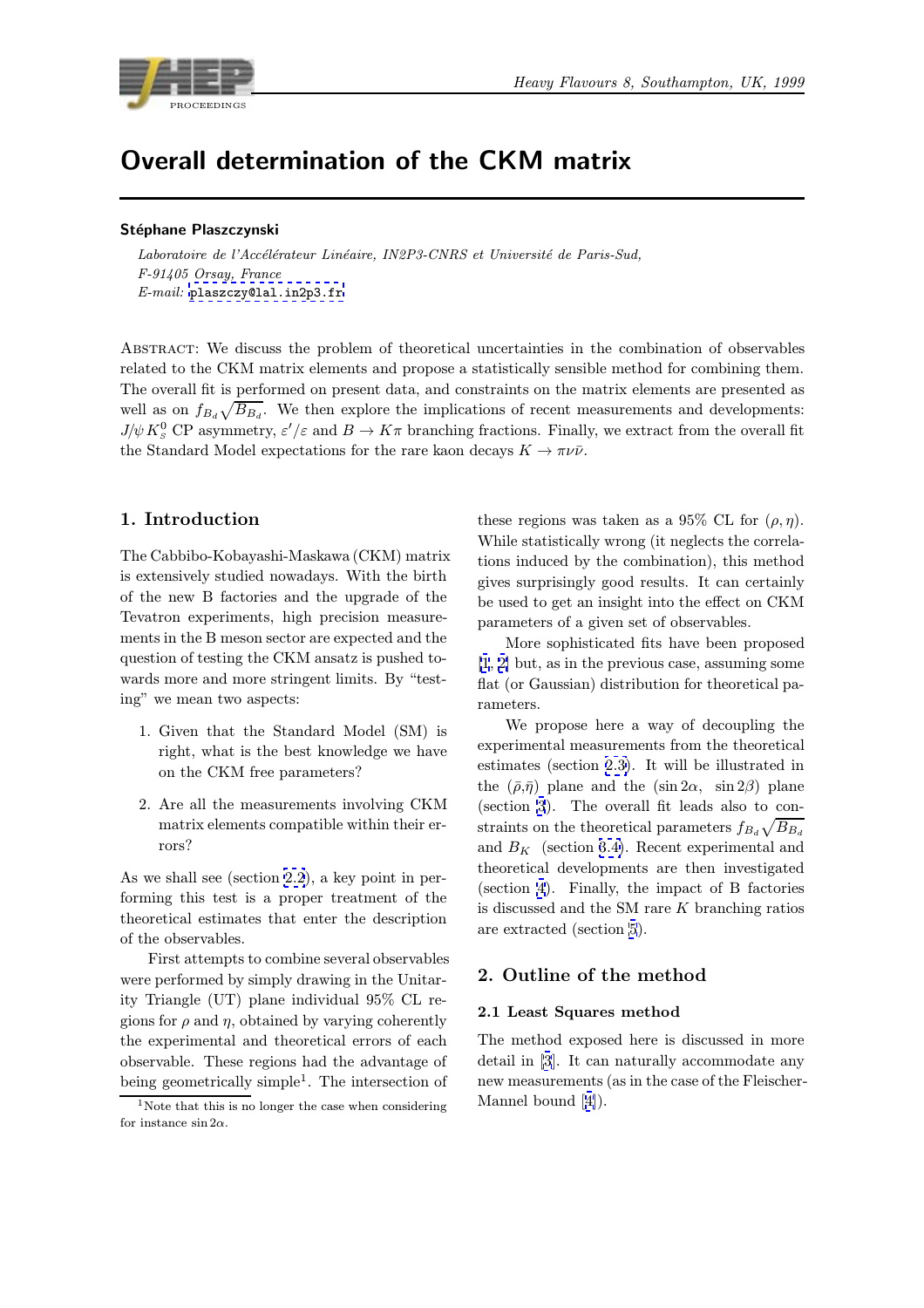<span id="page-1-0"></span>The CKM matrix contains 4 independent parameters, which can be taken as three angles and a phase, or, exhibiting a hierarchy, as the (improved) Wolfenstein parameters:  $\lambda, A, \bar{\rho}, \bar{\eta}$ . The Cabbibo angle is already very well known [5] and  $\lambda = \sin \theta_c = 0.2205$  will be considered as fixed in the following.

Our task is therefore to determine 3 independent parameters, given a set of measur[em](#page-7-0)ents  $Y_i = \langle Y_i \rangle \pm \sigma_i$  and their theoretical description  $Y(A,\bar{\rho},\bar{\eta}).$ 

Considering the two aspects discussed in the introduction, we are naturally lead to use the least squares estimate method. One builds:

$$
\chi^2(A,\bar{\rho},\bar{\eta}) = \sum_{i} \left[ \frac{\langle Y_i \rangle - Y(A,\bar{\rho},\bar{\eta})}{\sigma_i} \right]^2 (2.1)
$$

Minimising the  $\chi^2$  function:

- 1. the values of  $(A, \bar{\rho}, \bar{\eta})$  taken at the minimum of the function provide the least square estimates. Hyper-regions (as the  $(\bar{\rho}, \bar{\eta})$  projection, *i.e.* the UT) at a given confidence level can be constructed.
- 2. To test the compatibility between all measurements (and their theoretical description), one studies the value taken by the function at its minimum,  $\chi^2_{min}$ . When the errors are Gaussian, one can further use the  $\chi^2$  probability distribution to quantify it.

### 2.2 The problem with theoretical estimates

Life would be simple if factors that include some level of model dependence did not enter into the calculation. In the following, these will the bag factors for K and B mesons  $(B_K, B_B)$ , the B decay constant  $(f_B,$  which will be combined with the previous bag factor to give  $f_{B_d} \sqrt{B_{B_d}}$  and a large part of the error related to  $|V_{ub}|$ .

While the error on a measured quantity has a clear statistical meaning<sup>2</sup>, this is not the case for the errors quoted by theorists for their estimates. Here enters a level of subjectivity reflecting a "degree of belief" that the true value lies inside some range [6]. This however may vary from one person to another and is impossible to quantify in terms of a probability distribution function  $(p.d.f.).$ 

Furthermore, n[ot](#page-7-0) knowing what the p.d.f. of a given theoretical estimate is makes it impossible to combine with the other estimates on the market.

Finally, a crucial point is that, not knowing where the true value of a parameter lies is not equivalent to taking a flat probability distribution within some bounds. This is not a matter of philosophical discussion; any  $p.d.f.$  extracted from a combination using a flat  $p.d.f.$  for theoretical estimates is senseless.

### 2.3 One solution

One method to overcome these problems is the following:

- Determine a "reasonable range" for each theoretical parameter, given the spread of published results. Here reasonable might mean "conservative".
- Bin the whole range, and scan all the values of the theoretical parameters. For each set of values (a "model"), build and minimise the  $\chi^2$  (equation 2.1) using statistical errors only. Since these are Gaussian, one can test the compatibility between the measurements for this set of theoretical values. The estimate is rejected if it does not pass a  $Prob(\chi^2)$  test. If it succeeds, draw a 95% CL contour in the UT plane.
- Now, one does not know which contour is right, but presumably one of them will be correct (assuming the scanned range is really reasonable). Therefore our maximum knowledge is that the set of all these contours is an overall 95% CL. Visually, it corresponds to the envelope of all the individual contours.

The only output of such a method is to provide an overall 95% CL region in the  $(\bar{\rho}, \bar{\eta})$  plane (or in  $(\sin 2\alpha, \sin 2\beta)$ . No particular p.d.f. can be inferred, and estimates of the mean and the " $\sigma$ " have no particular meaning; the  $p.d.f.$  within the envelope is simply unknown.

<sup>2</sup>To some level one may argue that systematic errors have also unknown  $p.d.f.$  - whenever possible we will therefore include this part of the error in the "modeldependent"term.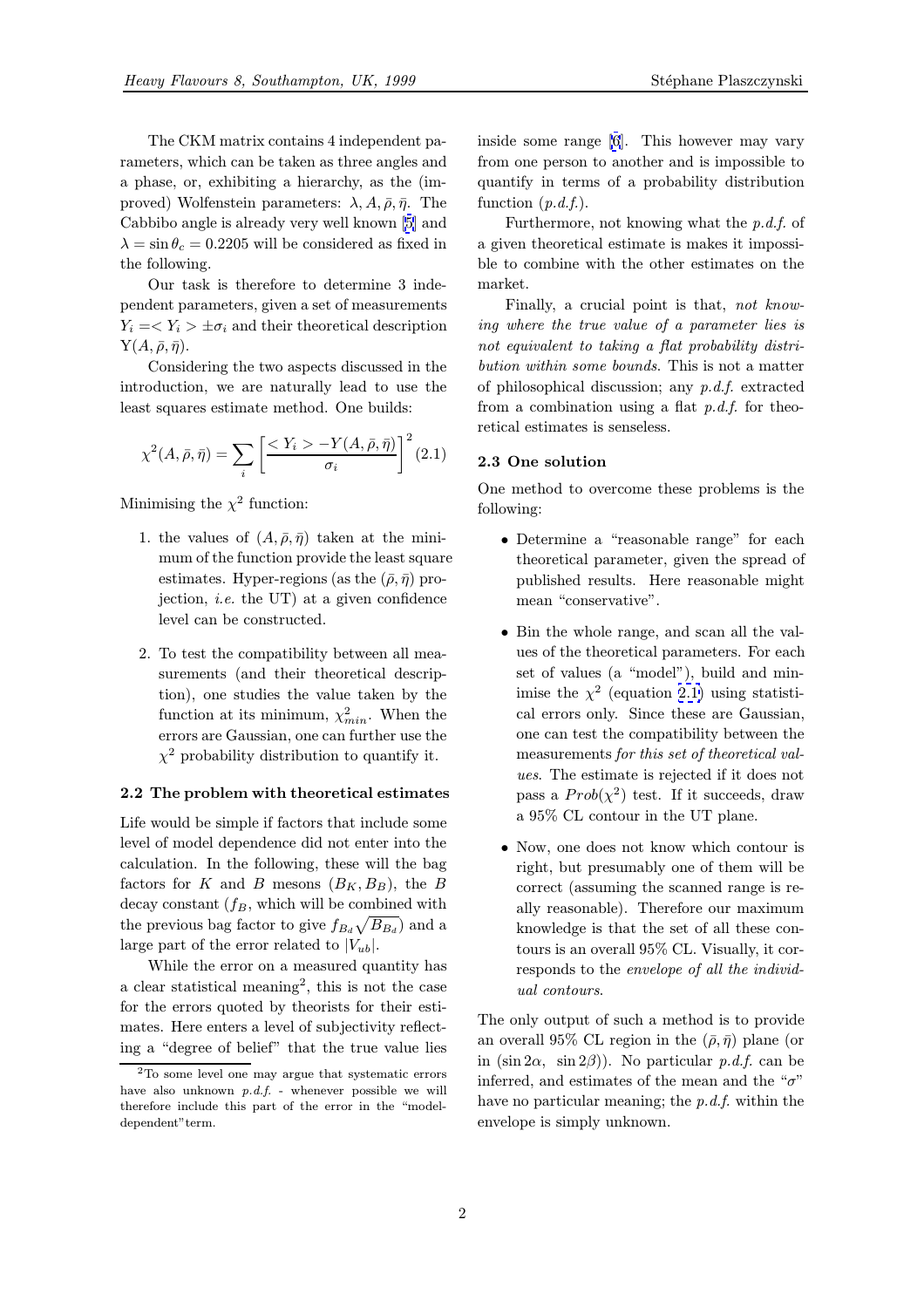# <span id="page-2-0"></span>3. CKM 1999

## 3.1 Observables

Our present knowledge of the CKM elements lies in the following observables.

## **3.1.1**  $|V_{cb}|$

 $|V_{cb}|$  gives a direct access to the A parameter of the Wolfenstein parametrization. Much work on the experimental/theoretical side allows us to quote [8]:

$$
|V_{cb}| = 0.040 \pm 0.002 \tag{3.1}
$$

Note t[ha](#page-7-0)t part of the error quoted here is indeed model-dependent, but it was checked that no "visual" difference can be observed when treating it as a model-dependent range. We can safely consider it as statistical in the following.

# 3.1.2  $|V_{ub}|$

• there has been a recent update of the CLEO  $B \to \rho \ell \nu$  analysis [7] giving:

$$
|V_{ub}| = [3.25 \pm 0.14(stat)_{-0.29}^{+0.21}(syst) \pm 0.55(model)] \times 10^{-3}
$$

• also LEP reports a combined value [8]:

$$
|V_{ub}| = [4.05^{+0.39}_{-0.46}(stat + det)^{+0.43}_{-0.51}(b \rightarrow c) \n^{+0.23}_{-0.27}(b \rightarrow u) \pm 0.16(HQE)] \times 10^{-3}
$$

where the last three terms corresponds to systematics related to the modelling of  $b \rightarrow$  $c, b \rightarrow u$  and to the Heavy Quark expansion, used to relate the measured  $BR(b \rightarrow$  $X_u\ell\nu$ ) to  $|V_{ub}|$ .

The LEP measurements have a statistical error about twice as large as CLEO, and both experiments have the same order of magnitude for detector systematics. But clearly the dominant part of the error is model-dependent. Since it would be questionable to go beyond 15% (relative) error for this term [6] we will use as a reasonable guess estimate<sup>3</sup>:

 $|V_{ub}| = \langle |V_{ub}| > \pm 0.13 \times 10^{-3} (stat)$ 

where we will vary the mean within the range:

$$
\langle |V_{ub}| \rangle \in [2.9, 3.9] \times 10^{-3} \tag{3.2}
$$

Note that the final results do not depend crucially on the details of the value used here.

# 3.1.3  $|\varepsilon_K|$

We use for this measurement the PDG value [5]:

$$
|\epsilon_K| = (2.285 \pm 0.018) \times 10^{-3} \tag{3.3}
$$

The theoretical description of this observable in terms of CKM matrix elements can be found [i](#page-7-0)n the literature (see for instance [9]) and requires a value for the non-perturbative QCD bag factor,  $B_K$ . Following Buras [9], we will use:

$$
B_K \in [0.65, 0.95] \qquad \qquad (3.4)
$$

# 3.1.4  $\Delta m_{B_d}$

The LEP oscillation w[or](#page-7-0)king group has produced an optimal combined value for the B mixing frequency [10]:

$$
\Delta m_{Ba} = 0.473 \pm 0.016 \,\text{ps}^{-1} \tag{3.5}
$$

Again, theoretical computations require not only a value f[or](#page-7-0) the corresponding bag factor  $B_B$ , but also in this case the  $B$  decay constant  $f_B$ , so that finally the relevant model-dependent theoretical parameter is  $f_{B_d} \sqrt{B_{B_d}}$ .

Here again, opinions may vary on a conservative range. Following the work performed in the BABAR Physics book [3], we will use:

$$
f_{B_d}\sqrt{B_{B_d}} \in [160, 240] \,\text{MeV} \tag{3.6}
$$

Given the large variations observed with the first unquenched estimates [1[1\],](#page-7-0) this range may even be over-optimistic.

# 3.1.5  $\Delta m_{B_s}$

The study of the mixin[g fr](#page-7-0)equency in the strange B meson sector has not lead to a firm measurement, but much information can be inferred from the combination of the amplitudes performed by the LEP Oscillation working group [10].

As already detailed in [3] and [4], we use the available information optimally by building a  $\chi^2$ of the form:

$$
\chi^2(A,\bar{\rho},\bar{\eta}) = \left[\frac{\mathcal{A}(\Delta m_{B_s}(A,\bar{\rho},\bar{\eta})) - 1}{\sigma_{\mathcal{A}}}\right]^2 (3.7)
$$

<sup>3</sup>We do not use in this pa[rt](#page-7-0) the CLEO inclusive analysis since it gives comparable results and is older.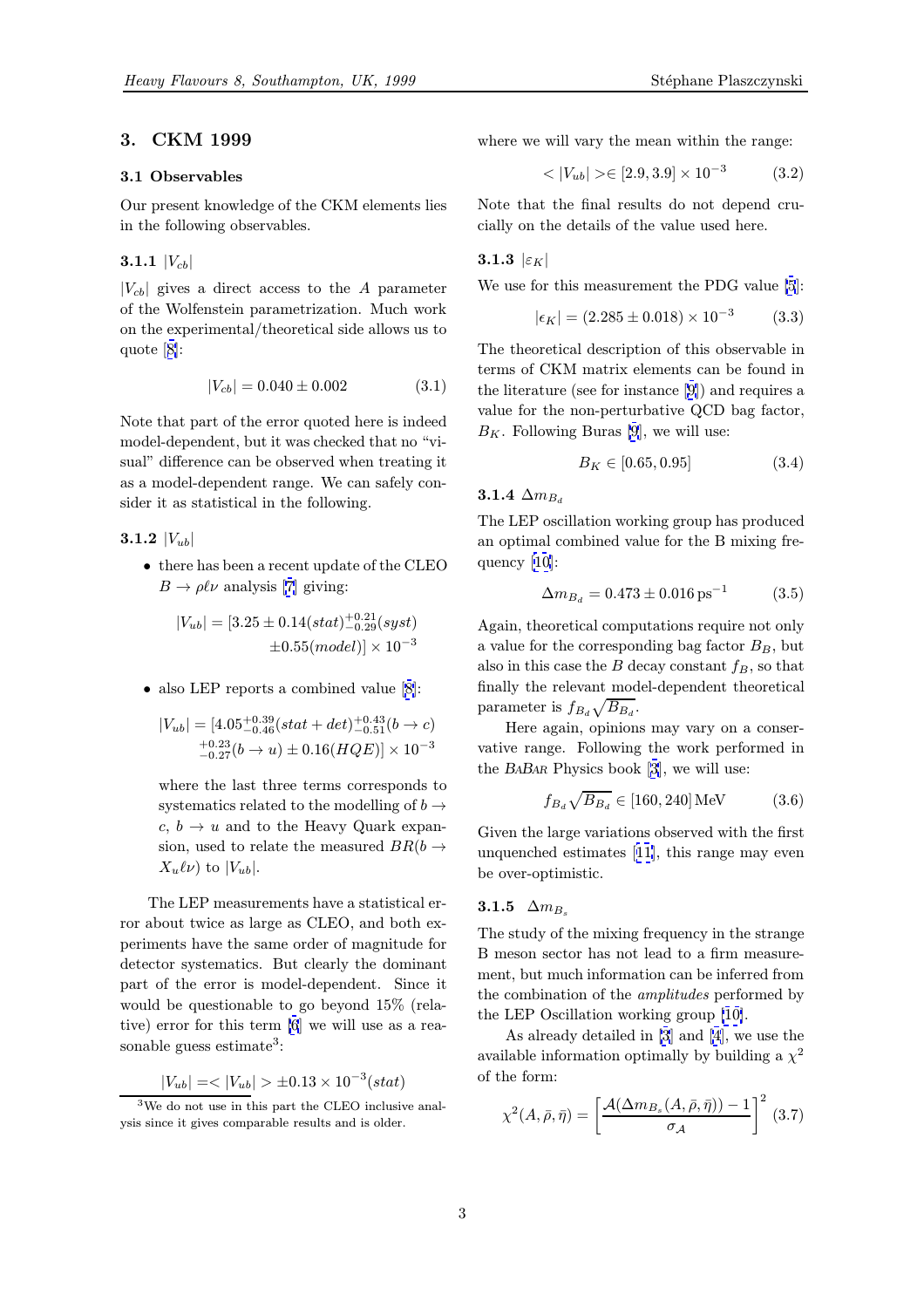where  $A, \sigma_A$  are extracted from the amplitude curve, and  $\Delta m_{B_s}(A, \bar{\rho}, {\bar{\eta}})$  is the theoretical computation.

It is frequently argued that theoretical errors cancel when taking the ratio  $\Delta m_{B_s}/\Delta m_{B_d}$ . This is only true to the level of precision determined by the new theoretical parameter

$$
\xi_s^2 = \left[\frac{f_{B_s}\sqrt{B_{B_s}}}{f_{B_d}\sqrt{B_{B_d}}}\right]^2\tag{3.8}
$$

For this parameter, we will scan the range<sup>4</sup> ([9] and references therein):

$$
\xi_s^2 \in [1.12, 1.48] \tag{3.9}
$$

| Measurement                          | Mean value         | Error         |
|--------------------------------------|--------------------|---------------|
| $ V_{cb} $                           | .040               | 0.002         |
| $ V_{ub}  (\times 10^3)$             | $<$ $ V_{ub} $ $>$ | 0.13          |
| $ \epsilon_K  (\times 10^3)$         | 2.285              | 0.018         |
| $\Delta m_{B_d}$ (ps <sup>-1</sup> ) | 0.473              | 0.016         |
| $\Delta m_{B_s} c f. (3.1.5)$        |                    | $\sigma$ $_A$ |

Table 1: The set of measured values used in the global fit. Whenever possible the error is statistical only.

| Parameter                     | Min  | Max. |
|-------------------------------|------|------|
| $<  V_{ub}  > (x 10^3)$       | 2.9  | 3.9  |
| $B_K$                         | 0.65 | 0.95 |
| $f_{B_d}\sqrt{B_{B_d}}$ (MeV) | 160  | 240  |
|                               | 1.12 | 1.48 |

Table 2: Range scanned in the global fit of the model-dependent theoretical parameters.

#### 3.2 Unitarity Triangle

We build the  $\chi^2(A,\bar{\rho},\bar{\eta})$  defined in section 2.1 with all the observables described in the previous part, only using statistical errors (table 1). Each model-dependent parameter is scanned independently within the range of table 2. For e[ach](#page-1-0) set of these values, the  $\chi^2$  is minimised using the package MINUIT [12] and the estimate is kept if

it satisfies a  $\chi^2$  probability cut,  $P(\chi^2_{min}) \ge 0.05$ . We then draw the associated 95% CL contour in the  $(\bar{\rho}, \bar{\eta})$  plane, for this model. Each model surviving the cut is superimposed. The envelope of all the contours is the overall 95% CL region for the CKM parameters  $(\bar{\rho}, \bar{\eta})$ .



**Figure 1:** The allowed 95% CL region for  $\bar{\rho}$ - $\bar{\eta}$ . Each contour corresponds to one theoretical model, and the envelope of all of them is the overall 95% CL combination. Also shown (for historical reasons) the usual individual constraints.

From figure 1 one can extract (roughly) the projections:

$$
0 \le \bar{\rho} \le 0.3 \tag{3.10}
$$

$$
0.2 \le \bar{\eta} \le 0.45 \tag{3.11}
$$

From such a global fit, an estimate of the third CKM parameter A is possible. However, given the model dependency induced on that parameter by the various observables, it is certainly wiser to extract A directly from the  $|V_{cb}|$  measurement alone:

$$
A = \frac{|V_{cb}|}{\lambda^2} = 0.82 \pm 0.04
$$
 (3.12)

#### **3.3** (sin  $2\alpha$ , sin  $2\beta$ )

The same  $\chi^2$  can be built in another basis, namely  $(A, \sin 2\alpha, \sin 2\beta)$ . The same procedure is applied<sup>5</sup> and figure 2 shows the  $95\%$  CL region in the  $(\sin 2\alpha, \sin 2\beta)$  plane. From that figure we get the projections (95% CL):

$$
.50 \le \sin 2\beta \le .85 \tag{3.13}
$$

$$
-.95 \le \sin 2\alpha \le .50 \tag{3.14}
$$

<sup>4</sup>Note that since we basically have a lower bound on  $\Delta m_{B_s}$ , the only relevant value for the CKM combination is the upper value  $\xi_{sMAX}^2$ . This factor may vary depending on the authors a[nd,](#page-7-0) starting from similar "guesstimates", the square factor enhances the differences.

<sup>&</sup>lt;sup>5</sup>For completeness, there appears a four-fold ambiguity which is solved by taking the minimum value of the  $\chi^2$ under the four hypotheses for each point [3].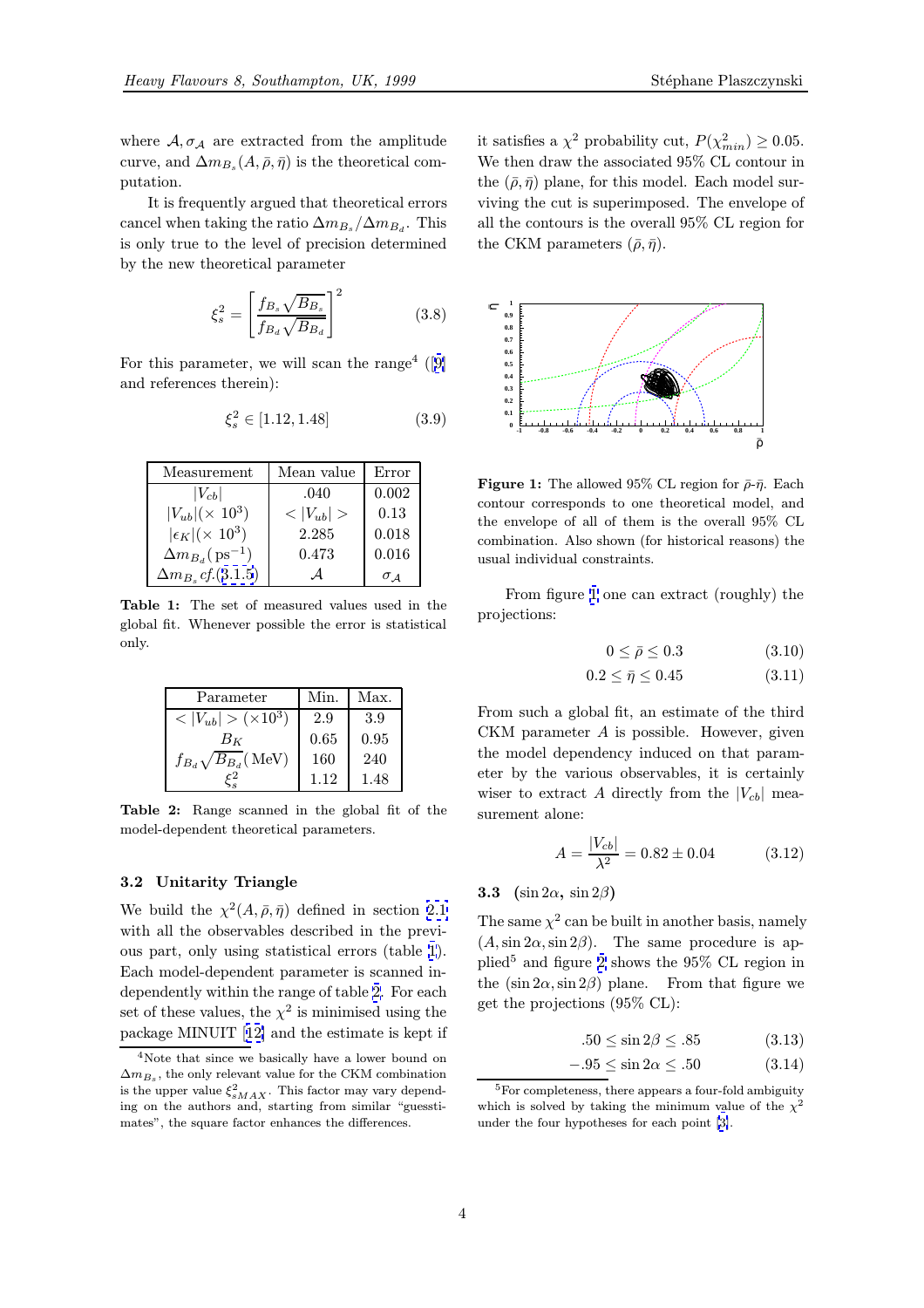<span id="page-4-0"></span>

**Figure 2:** The 95% CL allowed region for  $\sin 2\alpha$ - $\sin 2\beta$ . Each contour corresponds to one theoretical model, and the envelope of all of them is the overall 95% CL combination.

The 95% CL regions we obtain are larger than those reported in [2], especially for the sin  $2\alpha$  parameter. This comes from a (somewhat) different choice of the parameters (mainly  $\xi_{sMAX}^2$ ) but especially from a different treatment of the theoretical errors; in [2] t[he](#page-7-0) 95% CL region for  $\sin 2\alpha$  is extracted from the " $p.d.f.''$  inferred from the fit. As detailed in section 2.2, we disagree with that approach.

# **3.4** Constraints on  $f_{B_d}\sqrt{B_{B_d}}$

So far, we have just e[xplo](#page-1-0)red the first aspect of testing (getting the best knowledge on the CKM parameters assuming the SM is right) and we turn now to the second; are the results consistent?

Here, recall the procedure; model dependent terms are scanned within a range and for each set of them, the  $\chi^2$  is computed. The value of the  $\chi^2$  at its minimum indicates the consistency of all measurements for that set of theoretical parameters. One can therefore reject sets of values which are inconsistent with all the measurements (if they were all rejected, we would conclude there is a consistency problem, implying new physics).

Figure 3 shows a projection of all the scanned points that survived the  $Prob(\chi^2_{min})$  cut of 5%

during the combination in the  $(f_{B_d}\sqrt{B_{B_d}}, B_K)$ plane. (Note these parameters are somewhat related by lattice computations.)



**Figure 3:** The projection on the  $f_{BA} \sqrt{B_{BA}}$ ,  $B_K$ plane of the theoretical models that survive the consistency cut of 5% (points). The grey area depicts the whole range scanned.

Figure 3 indicates that the Standard Model combination implies:

- $f_{B_d}\sqrt{B_{B_d}} \geq 195 \,\text{MeV}$
- low values of  $B_K$  with large values of  $f_{B_d} \sqrt{B_{B_d}}$ are disfavoured

## 4. Recent developments

#### 4.1  $a_{\psi K_S}$  (CDF)

CDF has reported a first measurement of the  $J/\psi K_S^0$  CP asymmetry, which leads to the (modelindependent) measurement [13]:

$$
\sin 2\beta = 0.79_{-0.44}^{+0.41} \tag{4.1}
$$

With respect to what is alre[ady](#page-7-0) known on  $\sin 2\beta$ from the combination above (figure 2), it clearly does not constrain the CKM matrix elements any further.

This is however the first measurement directly related to the phases of the CKM matrix only and the fact that  $\sin 2\beta > 0$  (95% CL) is strong support for the validity of the CKM description.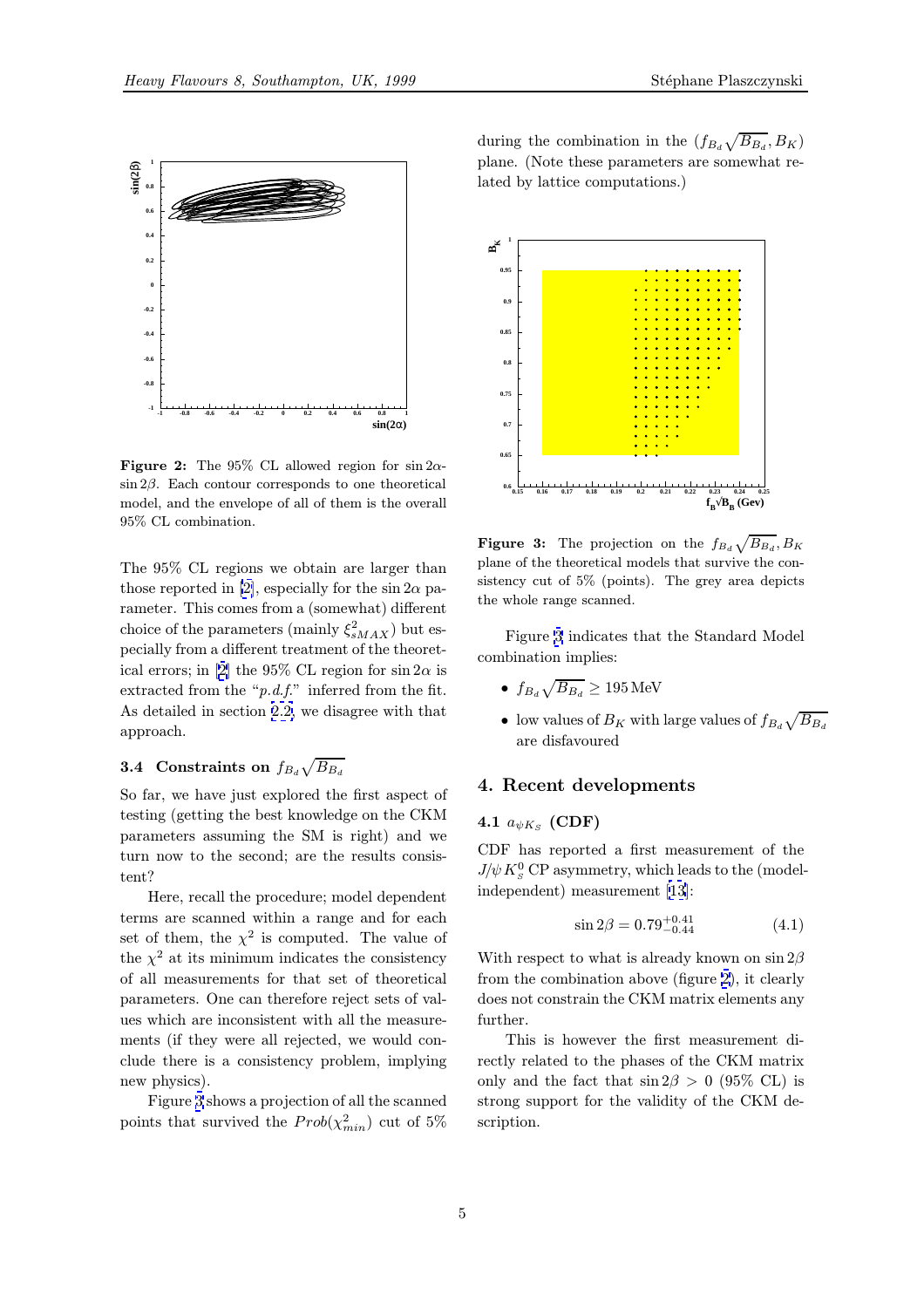# <span id="page-5-0"></span>4.2  $\varepsilon'/\varepsilon$  (KTeV, NA48)

A large value for this observable has been measured by the KTeV and NA48 collaborations. Their combination gives [14]

$$
\varepsilon'/\varepsilon = (21.3 \pm 2.8) \times 10^{-4} \tag{4.2}
$$

The CKM description of [thi](#page-7-0)s observable involves only  $\eta$ :

$$
\varepsilon'/\varepsilon = \eta A^2 \lambda^5 F_{\epsilon'}
$$
 (4.3)

but the function  $F_{\epsilon'}$  includes many theoretical factors. A crude description is [15]:

$$
F_{\epsilon'} = 13 \left[ \frac{110 \text{ MeV}}{m_s(m_c)} \right]^2 \times \frac{\Lambda_{MS}^{(4)}}{340 \text{ MeV}}
$$
  
×[ $B_6^{(1/2)}(1 - \Omega_{\eta + \eta'})$  (4.4)  
-0.4 $B_8^{(3/2)} \left( \frac{m_t(m_t)}{165 \text{ GeV}} \right)^{2.5}$ ]

The main uncertainties in this formula are related to the QCD penguins  $(B_6^{(1/2)})$ , electroweak penguins  $(B_8^{(3/2)})$  and the strange quark mass  $(m_s(m_c)).$ 

The difficulty in predicting any value for this parameter comes from the fact that two badly known parameters  $(B_6^{(1/2)}$  and  $B_8^{(3/2)}$ ) are subtracted and that the difference could be as low as 0. On the other hand, this difference cannot be too large. And an upper bound on  $F_{\epsilon'}$  directly translates into a lower bound on  $\eta$  (equation 4.3). For instance using [15]:  $B_6^{(1/2)} = 1.0 \pm 1.01$  $0.3, B_8^{(3/2)} = 0.8 \pm 0.2, m_s(m_c) = 130 \pm 25 \,\textrm{MeV},$  $\Lambda^{(4)}_{\bar{MS}}=340\pm50\,\text{MeV}, \Omega_{\eta+\eta^{\prime}}=0.25\pm0.08, m_{t}=0$  $165 \pm 5$  GeV and coherently [var](#page-7-0)ying the errors, one obtains:

$$
F_{\epsilon'} \le 13.4\tag{4.5}
$$

which translates into:

$$
\eta \ge \frac{\varepsilon'/\varepsilon}{13.4|V_{cb}|^2 \lambda} \tag{4.6}
$$

and using the experimental input (sections 3.1 and 4.2), allowing a  $2\sigma$  variation, one obtains:

$$
\eta \ge 0.32\tag{4.7}
$$

Given figure 1 this would be a strong constr[aint](#page-2-0) on the UT.

Unfortunately, the formula (equation 4.4) is not accurate enough. But the message is; since the measurements provide a large value of  $\varepsilon'/\varepsilon$ , a firm upper bound on the theoretical parameters can be enough to constrain significantly the  $\eta$ parameter of the CKM matrix.

#### 4.3 Bounds from  $B\to K\pi$

#### 4.3.1 The "Fleischer-Mannel bound"

Fleischer and Mannel have proposed [16] a constraint on the angle  $\gamma$  of the UT, solely from the measurements of CP-averaged branching ratio  $B \to K\pi$ :

where

$$
R = \frac{\Gamma(B_d \to \pi^{\mp} K^{\pm})}{\Gamma(B^{\pm} \to \pi^{\pm} K^0)}
$$
(4.9)

 $\sin^2 \gamma \le R$  (4.8)

While there has been a lot of discussion about possible theoretical uncertainties that would weaken this bound [17], it suffers mainly from the present CLEO measurement which gives a value of R consistent with one [19]:

$$
R = 1.11^{+0.35}_{-0.31} \tag{4.10}
$$

It will certainly worth revisiting it when more accurate measureme[nts](#page-7-0) become available.

#### 4.3.2 The "Neubert-Rosner bound"

Following that idea, Neubert and Rosner have proposed a bound on  $\gamma$  from charged B decays only, in which theoretical uncertainties are much more under control [18]. It relies on two absolute branching ratios, which are used to define:

$$
R_{*} = \frac{\Gamma(B^{\pm} \to \pi^{\pm} K^{0})}{2(B^{\pm} \to \pi^{0} K^{\pm})}
$$
(4.11)

and

$$
\bar{\epsilon}_{3/2} = \sqrt{2}R_{SU(3)}\tan\theta_C \left[\frac{\Gamma(B^{\pm} \to \pi^{\pm}\pi^0)}{\Gamma(B^{\pm} \to \pi^{\pm}K^0)}\right]^{\frac{1}{2}}\tag{4.12}
$$

where in this second formula,  $\theta_C$  is the Cabbibo angle and  $R_{SU(3)}$  is a precisely known correction [20]. Using these observables the bound reads [21]:

$$
|X_R| = |\frac{\sqrt{R_*^{-1}} - 1}{\bar{\epsilon}_{3/2}}| \le |\delta_{EW} - \cos \gamma| \tag{4.13}
$$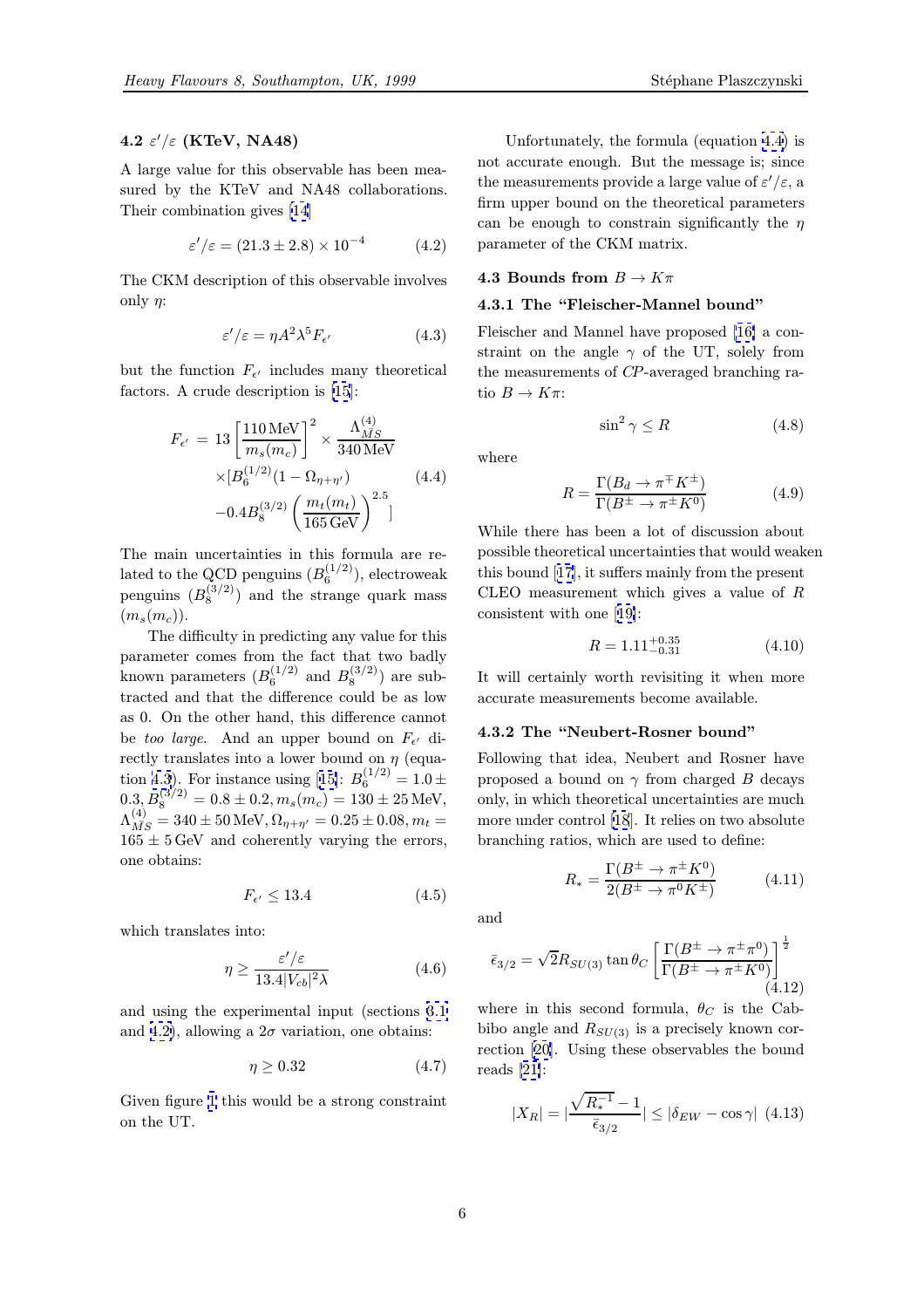<span id="page-6-0"></span>where  $\delta_{EW}$  is calculable in terms of Standard Model parameters:

$$
\delta_{EW} = (0.64 \pm 0.09) \times \frac{0.085}{|\frac{|V_{ub}|}{|V_{cb}|}|} \qquad (4.14)
$$

The bound in equation 4.13 is discriminant provided that  $X_R$  is (statistically) below one. While the first CLEO results were promising, the latest updates [19] do not co[nfirm](#page-5-0) a value statistically different from one:

$$
X_R = 0.72 \pm 0.98(exp) \pm 0.03(th) \quad (4.15)
$$

As in th[e](#page-7-0) [F](#page-7-0)leischer-Mannel case, one waits eagerly for more precise measurements from CLEO-III, Belle and BABAR.

#### 5. Future measurements

#### 5.1 B factories

With the start of B factories, one can expect some new measurements of CP asymmetries which are related to  $\sin 2\beta$  and  $\sin 2\alpha$ . The stakes are however different. Given figure 2:

- $\sin 2\beta$  is already well constrained. The goal of measuring it is to test the SM, since in a variety of models new ph[ys](#page-4-0)ics may appear only in the CKM phases [22]. It is not expected that measuring this angle will constrain  $f_{B_d} \sqrt{B_{B_d}}$  much more than presently.
- $\sin 2\alpha$  is largely unknow[n an](#page-7-0)d the goal of B factories is to measure it. The extraction of that angle from the measured CP asymmetries is difficult (impossible?) and will certainly require several years of running [3]. The most promising channel is presently  $B \to 3\pi$  in which all the amplitudes can be extracted from a global fit to the D[al](#page-7-0)itz plot.

## 5.2  $K \rightarrow \pi \nu \bar{\nu}$

Both the charged mode and the neutral one are "theoretically clean" and measuring their rate would significantly constrain the CKM matrix [9]. For the time being, we can extract the expected branching ratio from the global fit by scanning all the points in the contours of figure 1 and

keeping the minimum and maximum value of the corresponding computed branching ratio. One obtains (for 95% CL):

$$
BR(K_L \to \pi^0 \nu \bar{\nu}) \in [1-5] \times 10^{-11} \quad (5.1)
$$
  

$$
BR(K^+ \to \pi^+ \nu \bar{\nu}) \in [4-10] \times 10^{-11} \quad (5.2)
$$

### 6. Conclusions

We want to draw the attention of the reader to the difficulties that arise when including some theoretical estimates into an overall combination of observables relevant to the CKM determination. This was also emphasised by [6] and will (and already does) limit our understanding of the CKM parameters. Given that a "theoretical" error has an unclear statistical meaning, we conclude that extracting any  $p.d.f.$  fr[om](#page-7-0) a combination including these parameters is just meaningless, and that no "central values" and "errors" should be ever quoted.

Nevertheless, we have proposed a (conservative) method to obtain some 95% CL regions for all CKM parameters, by separating the statistical errors due to measurements from the systematic and model-dependent ones. From such a combination, we obtain the 95% CL bounds:

- $0 \leq \bar{\rho} \leq 0.3, 0.2 \leq \bar{\eta} \leq 0.45$
- .50  $\leq \sin 2\beta \leq .85$ ,  $-.95 \leq \sin 2\alpha \leq .50$
- $f_{B_d}\sqrt{B_{B_d}} \geq 195 \,\text{MeV}$

Among new developments, the large value measured for  $\varepsilon'/\varepsilon$  could constrain  $\eta$  (by a lower bound) if theoretical uncertainties were more under control (an upper bound would be sufficient).

 $B \to K\pi$  absolute branching ratios could constrain significantly the angle  $\gamma$  of the UT but must be measured more precisely.

Finally, from the overall combination, one can extract the expected branching ratios:

$$
BR(K_L \to \pi^0 \nu \bar{\nu}) \in [1-5] \times 10^{-11}
$$
  

$$
BR(K^+ \to \pi^+ \nu \bar{\nu}) \in [4-10] \times 10^{-11}
$$

## Acknowledgments

I am greatly indebted to Marie-Hélène Schune with whom I have prepared this work. Many